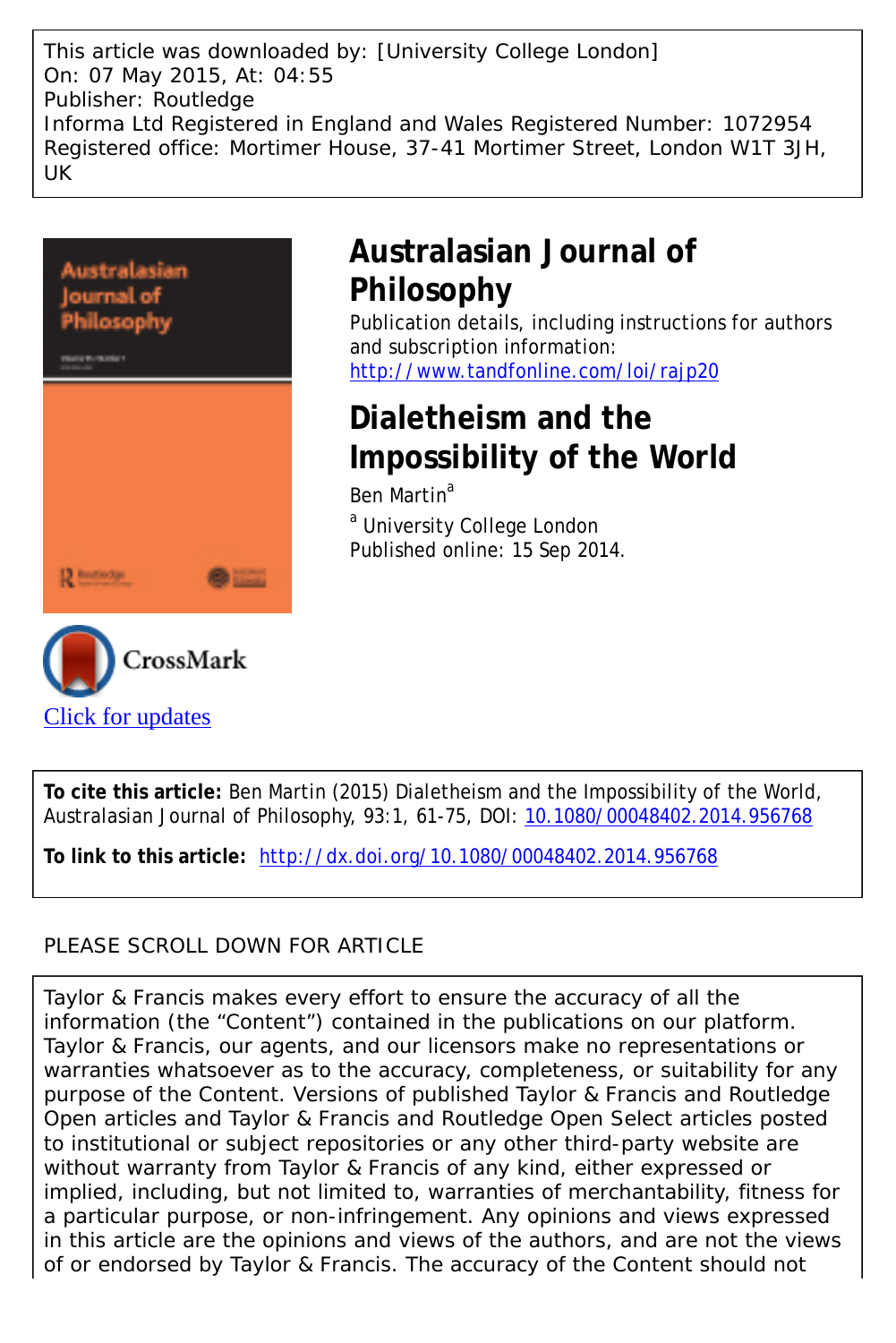be relied upon and should be independently verified with primary sources of information. Taylor & Francis shall not be liable for any losses, actions, claims, proceedings, demands, costs, expenses, damages, and other liabilities whatsoever or howsoever caused arising directly or indirectly in connection with, in relation to or arising out of the use of the Content.

This article may be used for research, teaching, and private study purposes. Terms & Conditions of access and use can be found at [http://](http://www.tandfonline.com/page/terms-and-conditions) [www.tandfonline.com/page/terms-and-conditions](http://www.tandfonline.com/page/terms-and-conditions)

**It is essential that you check the license status of any given Open and Open Select article to confirm conditions of access and use.**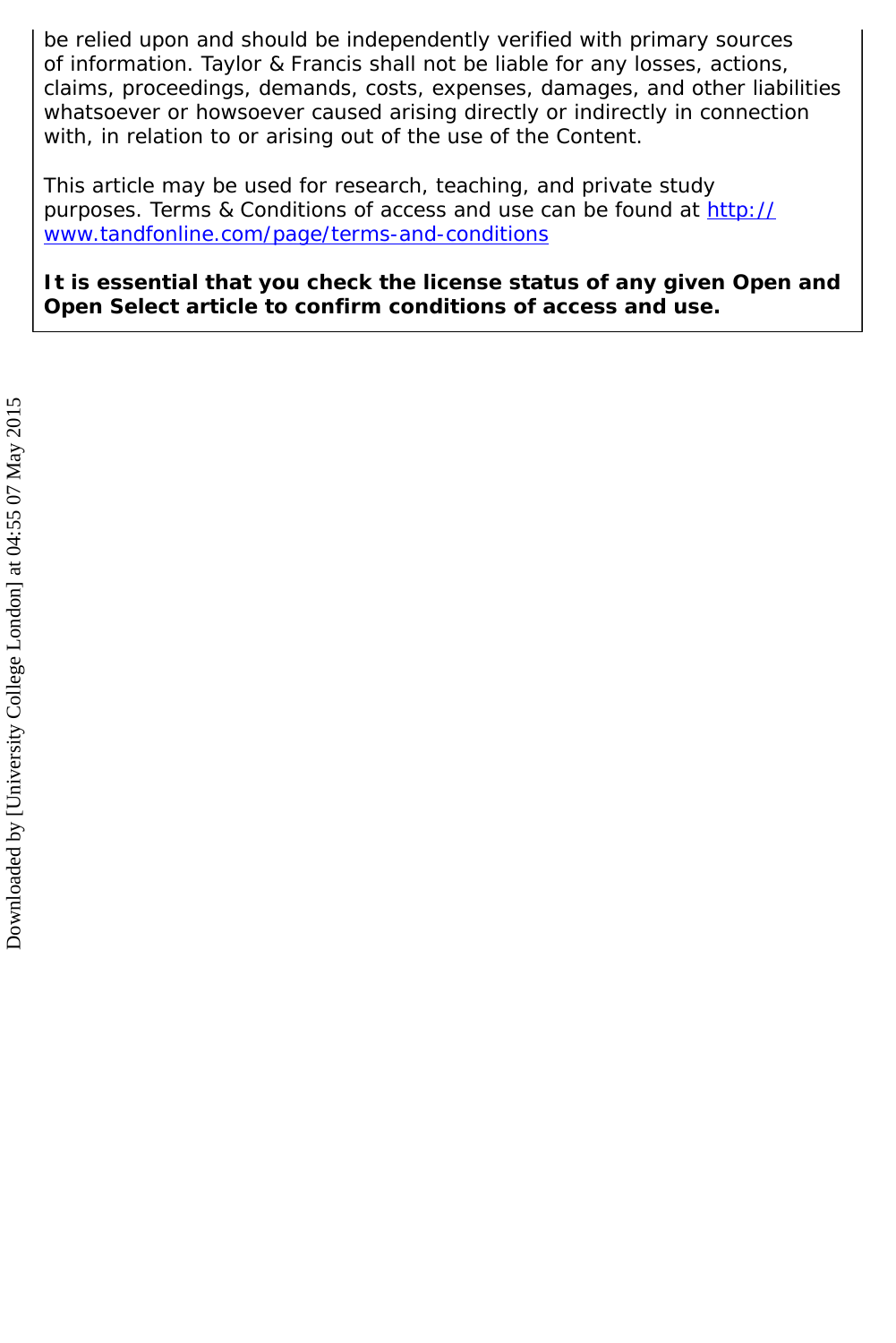# DIALETHEISM AND THE IMPOSSIBILITY OF THE WORLD

# Ben Martin

This paper first offers a standard modal extension of dialetheic logics that respect the normal semantics for negation and conjunction, in an attempt to adequately model *absolutism*, the thesis that there are true contradictions at metaphysically possible worlds. It is shown, however, that the modal extension has unsavoury consequences for both absolutism and dialetheism. While the logic commits the absolutist to dialetheism, it commits the dialetheist to the impossibility of the actual world. A new modal logic AV is then proposed which avoids these unsavoury consequences by invalidating the interdefinability rules for the modal operators with the use of two valuation relations. However, while using AV carries no significant cost for the absolutist, the same isn't true for the dialetheist. Although using AV allows her to avoid the consequence that the actual world is an impossible world, it does so only on the condition that the dialetheist admits that she cannot give a dialetheic solution to all self-referential semantic paradoxes. Thus, unless there are any further available modal logics that don't commit her to the impossibility of the actual world, the dialetheist is faced with a dilemma. Either admit that the actual world is an impossible world, or admit that her research programme cannot give a comprehensive solution to the self-referential paradoxes.

Keywords: dialetheism, impossible worlds, paraconsistent logics, contradictions.

Dialetheism is the view that there are true contradictions at the actual world [Priest [2014](#page-16-0): xxiii]. Call the view that there are true contradictions at a possible world 'absolutism'. Intuitively, the entailment relation between the two positions is asymmetrical. Dialetheism entails absolutism, but absolutism doesn't entail dialetheism. This is just a particular case of the general rule that actuality entails possibility but possibility fails to entail actuality. Unsurprisingly, then, the two positions are distinguished in the dialetheic literature (see Beall [\[2004:](#page-16-1) 6]). This paper asks whether there is an available logic that adequately models absolutism as a philosophical position distinct from diale-theism while respecting the normal semantics for conjunction and negation.<sup>[1](#page-2-0)</sup>

## 1. Absolutism

Absolutism isn't equivalent to paraconsistency. Absolutism proposes that a contradiction C is true at a metaphysically possible world, whereas a logic

<span id="page-2-0"></span><sup>1</sup>That is, **Conjunction:**  $v(A \wedge B) = \min\{v(A), v(B)\}$ ; and **Negation:**  $v(\sim A) = 1 - v(A)$ .

2014 The Author(s). Published by Taylor & Francis.

This is an Open Access article distributed under the terms of the Creative Commons Attribution License [\(http://creativecommons.org/licenses/by/4.0/\)](http://creativecommons.org/licenses/by/4.0/), which permits unrestricted use, distribution, and reproduction in any medium, provided the original work is properly cited.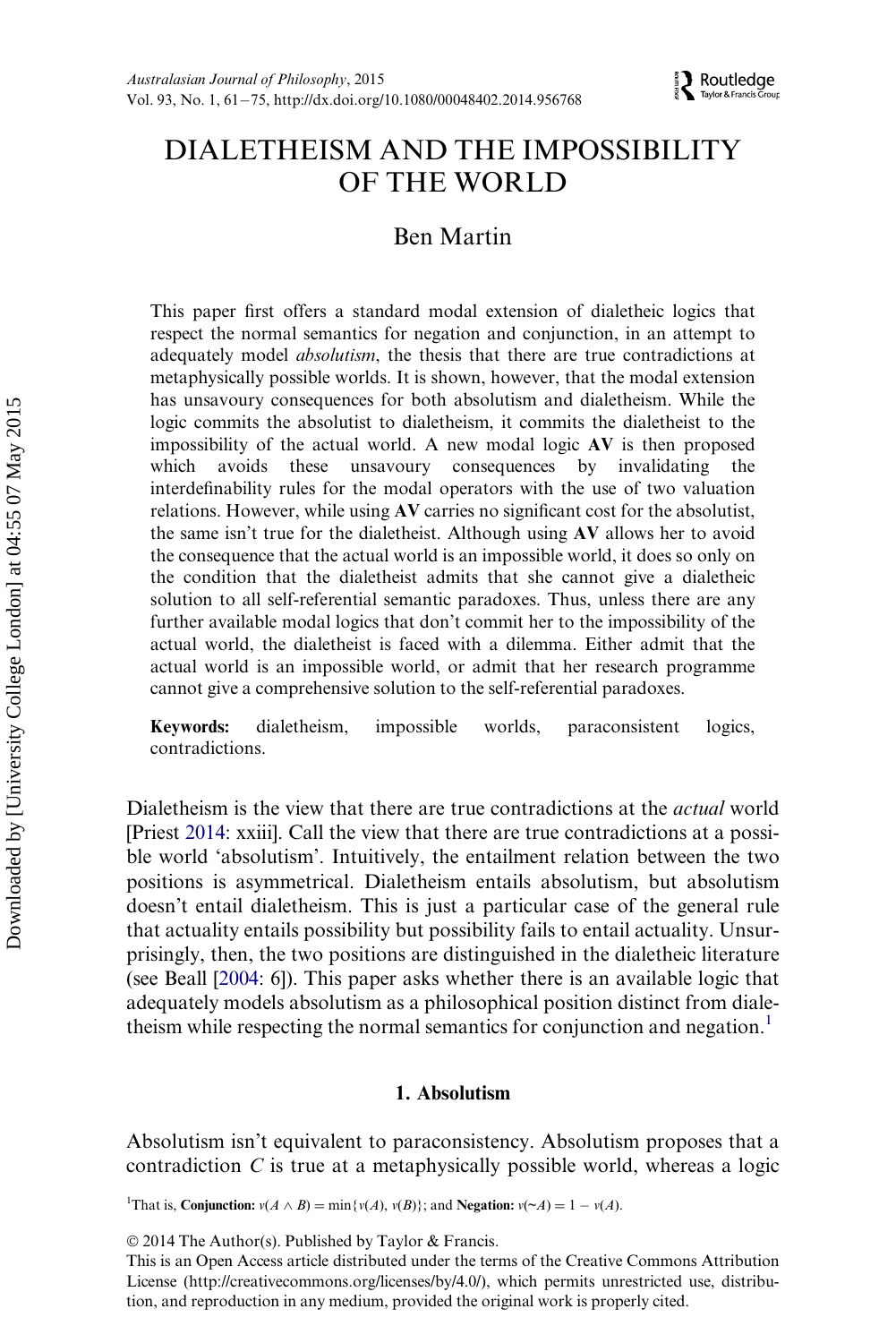needs only to invalidate explosion,  $\{A, \neg A\} \vdash B$ , to be a paraconsistent logic.<sup>2</sup> Assuming that contradictions are formalized as ' $A \wedge \neg A$ ', absolutism requires a special type of paraconsistent logic that not only invalidates both the unconjoined  $\{A, \sim A\} \vdash B$  and the conjoined  $\{A \land \sim A\} \vdash B$  forms of explosion, thereby blocking triviality, but also allows contradictions to be assigned the truth-value true. We will call these special paraconsistent logics dialetheic logics, as they allow contradictions to be assigned the truth-value true.

Not all paraconsistent logics are dialetheic logics. Both the preservationist logics of Jennings and Schotch [\[1984](#page-16-2)] and Brown [\[2001](#page-16-3)], and the discursive logic of Jaskowski [\[1969](#page-16-4)], fail to allow for contradictions to be assigned the truth-value true while invalidating explosion. Thus, the set of dialetheic logics is a proper subset of the set of paraconsistent logics, and one can be a paraconsistent logician without being an absolutist, although, on pain of triviality, the inverse isn't true.

However, while there are logics, such as the preservationist and discursive logics, which demonstrate that a paraconsistent logician isn't committed to absolutism or dialetheism, no logic yet has been produced which establishes that absolutism doesn't entail dialetheism. Therefore, although we have three apparently conceptually distinct positions,

Dialetheism: There are true contradictions at the actual world Absolutism: There are true contradictions at a metaphysically possible world Paraconsistency: Explosion is invalid,

we don't yet have logical evidence for the non-equivalence of absolutism and dialetheism.

Why, though, should we bother with constructing a logic to accommodate absolutism? Well, even if we possess no good reasons at present to believe that there are true contradictions at non-actual possible worlds but not at the actual world, absolutism and dialetheism seem conceptually distinct positions. We should then be able to reflect this conceptual distinction logically by constructing a system that adequately models the absolutist's theory without absolutism's entailing dialetheism. If we find good reason to believe that attempts to achieve this will fail, then we will have an interesting case of possibility entailing actuality. Additionally, our present lack of good reasons for admitting the truth of contradictions at a non-actual possible world without also admitting the truth of contradictions at the actual world doesn't ensure that we won't find such reasons in the near future.<sup>3</sup>

<span id="page-3-0"></span><sup>&</sup>lt;sup>2</sup>Actually, there are two respects in which the situation is more complex than this. Firstly, there are at least two different forms of explosion, C-explosion  $\{A, \neg A\} \vdash B$  and F-explosion  $\bot \vdash B$ , and there are possible logics in which C-explosion is invalid but F-explosion is valid (see Marcos [\[2005](#page-16-5): ch. 1]). We are concerned solely with C-explosion here, and thus will allow ourselves to refer uniquely to it with the term 'explosion'. Secondly, there are logics such as Johansson's [[1937\]](#page-16-6) 'minimal calculus', a positive fragment of intuitionistic logic, in which although  $\{A, \sim A\} \vdash B$  cannot be proven, a special instance of explosion such as  $\{A, \sim A\} \vdash \sim B$ can. This is not ideal. In principle, one wants a definition of paraconsistency that ensures for any -nary placed connective  $\bigcirc$  and any arbitrary formulae B and C, both {A, ~A}  $\nvdash \bigcirc B$  and {A, ~A}  $\nvdash B \bigcirc C$ . For more on how this might be achieved, see Urbas [\[1990](#page-16-7)]. Although a more fine-grained definition for paraconsistency is required, these necessary alterations would make no difference to our conclusions here. Thus, we can simply use 'those logics which invalidate explosion' as our definition of paraconsistency.

<span id="page-3-1"></span><sup>3</sup> Although we won't speculate on any particular cases here, such reasons might include admitting the possibility of the veridical perception of contradictory states, as suggested in Priest [[1999\]](#page-16-8).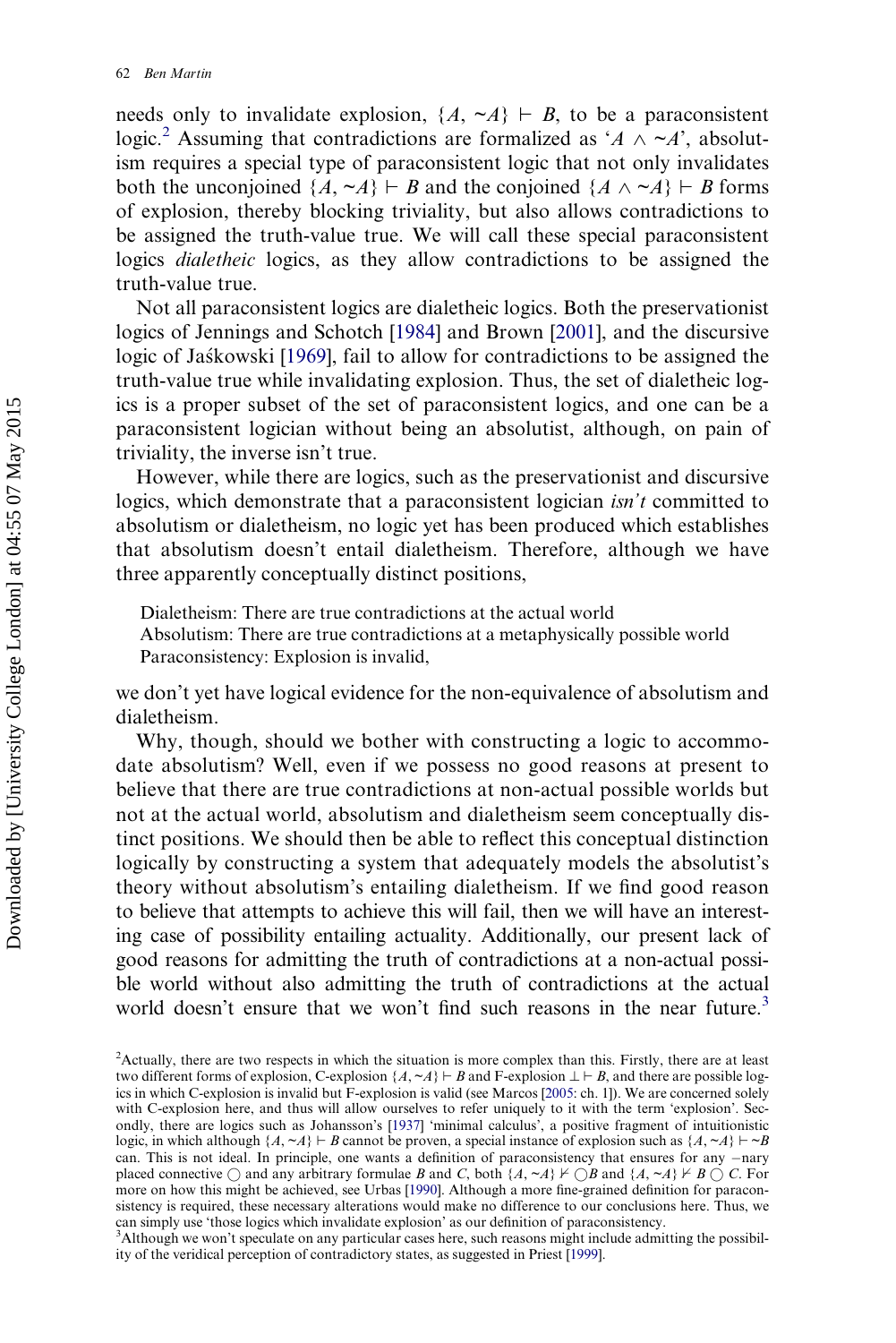Given that it is only in the last 27 years, with Priest's [\[1987](#page-16-9)] dialetheic solution to certain semantic self-referential paradoxes, that the truth of contradictions has become philosophically respectable, if contentious, it's no surprise that there's been a lack of effort exerted in the search for such potential cases. We should be willing to speculate philosophically and to attempt to build a logic that accommodates absolutism, even before we have good reason to endorse such a theory, just as Asenjo [\[1966\]](#page-16-10) built a logic to model true contradictions before the truth of contradictions had philosophical support.

Given that absolutism is a modal thesis, proposing that some contradictions are true at a possible world, the position will require a modal extension of a dialetheic logic if it's to distinguish itself from dialetheism. In attempting to construct a logic suitable to model absolutism we will, firstly, propose a modal extension of dialetheic propositional logics respecting the normal semantics for conjunction and negation that provides a standard semantics for the modal operators. Having shown that the logics resulting from these standard semantics have unsavoury consequences for both absolutism and dialetheism, we will then, secondly, propose a new modal logic AV that avoids these consequences.

# 2. A Standard Modal Semantics

In building a modal dialetheic logic with standard modal semantics, for dia-lectical purposes we will use Priest's [[1979\]](#page-16-11) Logic of Paradox (LP) as our dialetheic propositional logic. However, the same conclusions follow from any zero-order dialetheic logic that has the normal semantics for conjunction and negation. If there are dialetheic logics that fail to fulfil these conditions, such as da Costa's [[1974\]](#page-16-12) C-Systems, then we need to question the suitability of these logics to model absolutism independently of this paper's considerations.[4](#page-4-0)

An interpretation for our modal extension of LP is a quadruple  $\langle W, w_a, \rangle$ R,  $\varepsilon$ >. W is a set of possible worlds,  $w_a$  is a distinguished member of our domain known as the actual world, R is a binary relation between sets of worlds known as the *accessibility relation*, and  $\varepsilon$  is a valuation relation assigning truth-values to world-indexed propositions (or, to put the point another way, to proposition-world pairs).<sup>[5](#page-4-1)</sup> In this logic, valuations are relations between the world-indexed propositions and the set of truth-values {1,  $0$ , with each world-indexed proposition taking *at least* one truth-value. As in LP, there are no truth-value gaps in the logic. Thus, world-indexed propositions can be *true*, *false*, or *both* (true and false).

The truth-values of complex world-indexed propositions are then defined so as to mirror those of LP ( $w \in W$ ):

<span id="page-4-0"></span><sup>4</sup> Dialetheists have so far been hesitant to use dialetheic logics with non-normal semantics for either conjunc-tion or negation. For example, Priest and Routley [\[1989](#page-16-13): 165-6] have criticized the C-Systems' negation for being a sub-contrary, rather than a contradictory-forming, operator. Whether all absolutists would exhibit the same hesitancy is an open question.

<span id="page-4-1"></span> ${}^{5}$ To ensure the logic's valuation *relation* isn't mistaken for a valuation *function* we are using epsilon here, rather than the customary 'v', to symbolize valuations.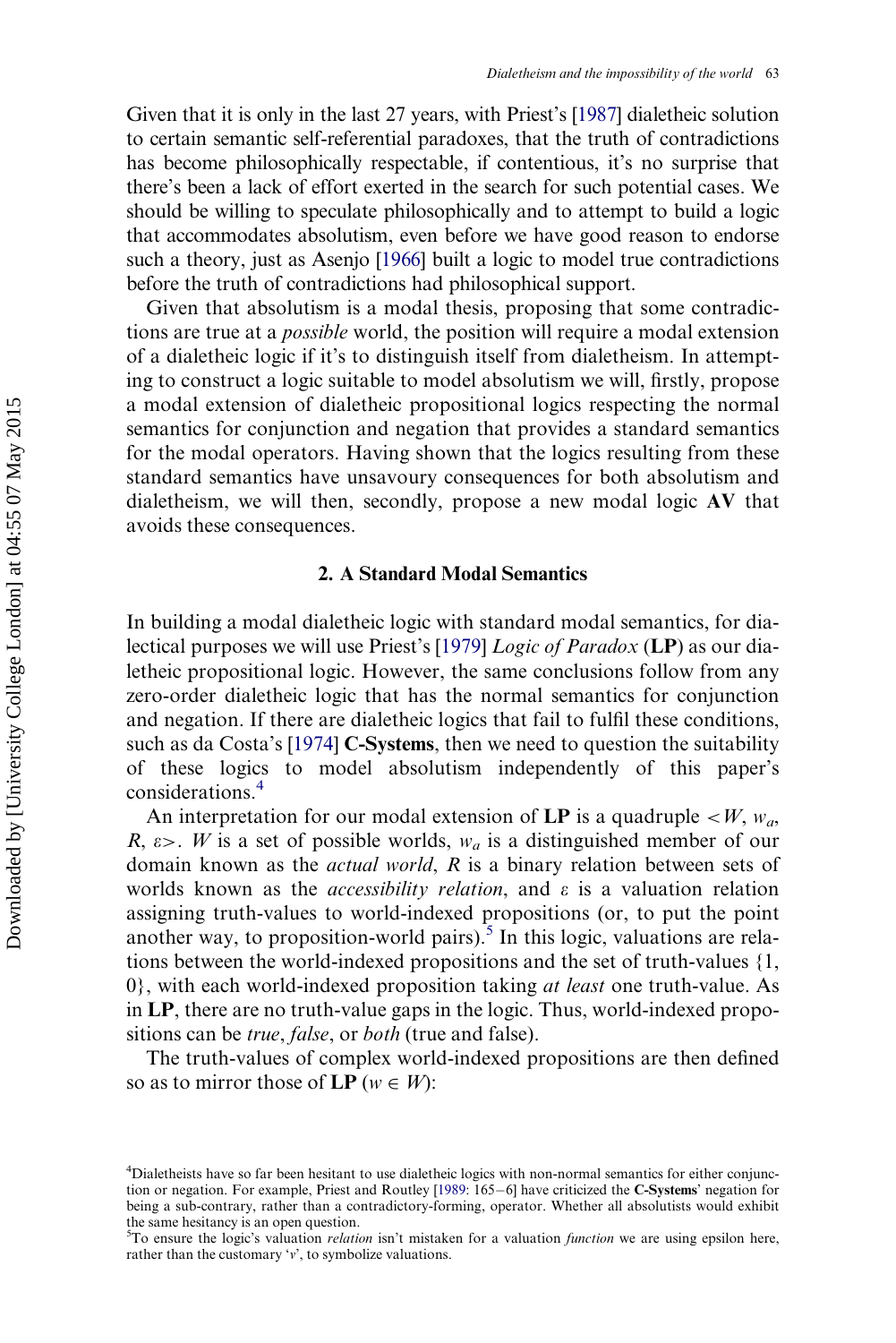$(A \wedge B)_{w} \varepsilon 1$  iff  $A_{w} \varepsilon 1$  and  $B_{w} \varepsilon 1$  $(A \wedge B)_w \in 0$  iff  $A_w \in 0$  or  $B_w \in 0$  $(A \vee B)_{w} \in$ 1 iff  $A_{w} \in$ 1 or  $B_{w} \in$ 1  $(A \vee B)_w \in 0$  iff  $A_w \in 0$  and  $B_w \in 0$  $(\sim A)_{w} \varepsilon 1$  iff  $A_{w} \varepsilon 0$  $(\sim A)_{w} \epsilon 0$  iff  $A_{w} \epsilon 1$ 

To provide the semantics of the modal operators for our modal extension of  $LP$ , we need to assume a certain accessibility relation  $R$ , our binary relation between sets of worlds. However, we don't want to take a stand on which accessibility relation is the most plausible or most suited to the absolutist's philosophical needs here. Therefore, we will assume an arbitrary accessibility relation R. The cogency of our point will hold, whichever accessibility relation we use, as long as some possible but non-actual worlds are accessible from the actual world. Now, translating the standard semantics for necessity and possibility into our talk of valuations as relations between propositionworld pairs and the set of truth-values  $\{1, 0\}$ , we get:

 $(\Box A)_w \in I$  iff, for all  $w' \in W$  such that  $wRw'$ ,  $A_w \in I$  $(\Box A)_w \in \mathcal{W}$  iff, for some  $w' \in \mathcal{W}$  such that  $wRw'$ ,  $A_w \in \mathcal{W}$  $(\diamond A)_{w} \epsilon 1$  iff, for some  $w' \in W$  such that  $wRw'$ ,  $A_{w'}\epsilon 1$  $(\Diamond A)_{w} \in \mathcal{W}$  such that  $wRw', A_{w'} \in \mathcal{W}$ 

These definitions retain the intuition that a proposition  $p$  is necessary at a possible world w if and only if p is true at every world accessible from w, that p is not necessary at w if and only if p is false at some world(s) accessible from w, that p is possible at w if and only if p is true at some world(s) accessible from w, and that p is not possible at w if and only if p is false at every world accessible from  $w$ . Here then we have a modal extension of **LP** that contains the standard semantics for the possibility and necessity operators.

Now, the modal dialetheic logic that these standard modal semantics produce can be shown to have two problematic consequences, one solely for absolutism and the other for absolutism and dialetheism alike. These consequences motivate a revision of the logic for both positions' sakes.

#### 3. Consequence One: From Possibility to Actuality

Unfortunately for absolutism, it can be shown that the modal dialetheic logic resulting from these standard modal semantics allows contradictions at a possible world to permeate into the modal level. This entails that if a contradiction is true at a possible world accessible from the actual world then there is a true contradiction at the actual world.

Consider a possible world  $w_1$  accessible from the actual world  $w_a$ . Following the absolutist's thesis, allow for there to be a proposition p at  $w_1$  that takes both truth-values. Given the meaning of conjunction and negation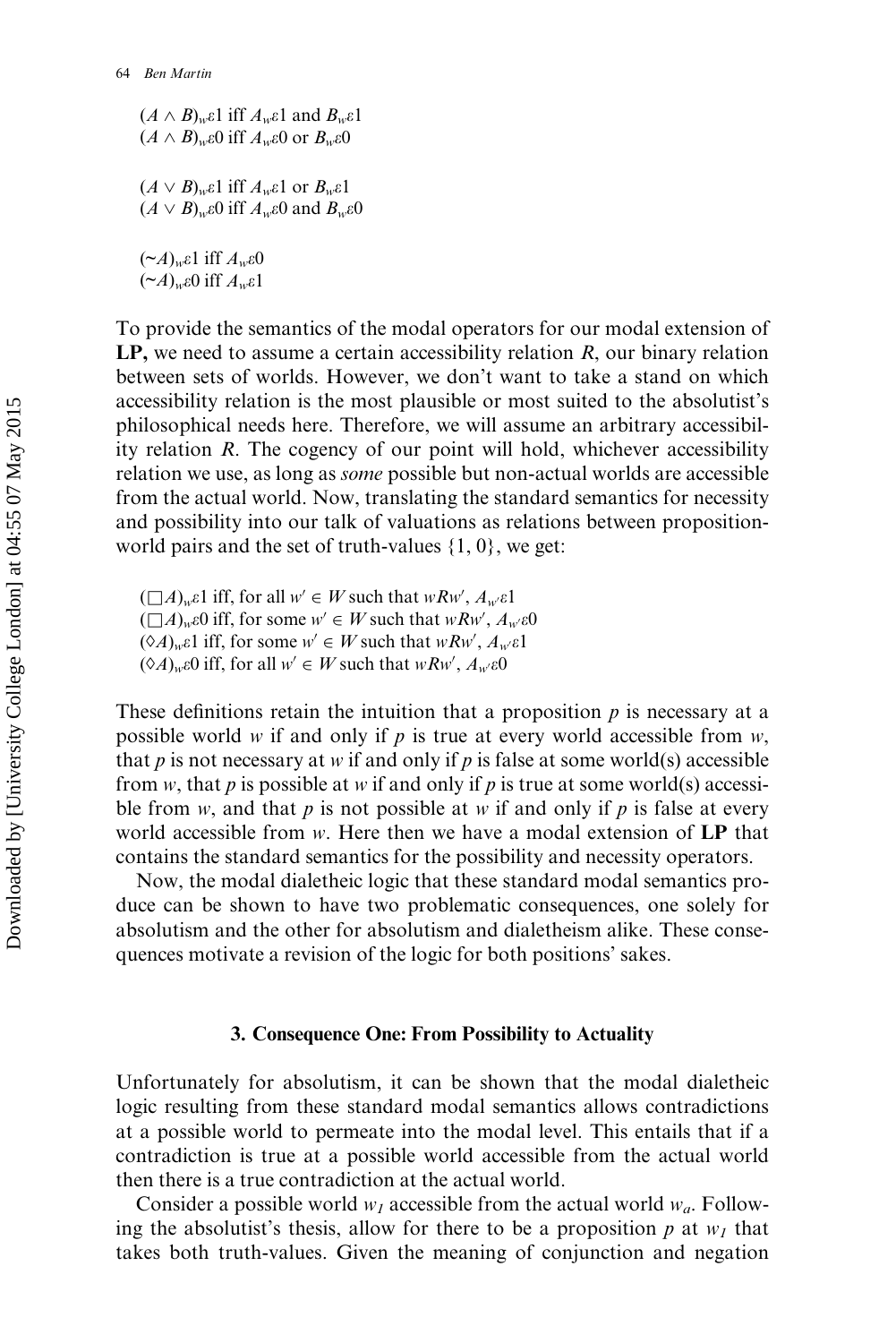above,  $p \wedge \neg p$  takes the truth-value true at  $w_i$ , as well as taking the truthvalue false. There is nothing new here. In  $LP$ , any proposition q that is the conjunction of a proposition  $p$  and  $p$ 's negation, when  $p$  takes both truthvalues, also has both truth-values. We, therefore, have a world accessible from  $w_a$  at which a contradiction is true. Irrespective of the truth of any contradiction at any other possible world  $w \in W$ , we have, at the actual world  $W_a$ 

 $\Diamond (p \land \neg p)_{w \circ \theta} 1$ .

This isn't the end of the story, though. For at *all* possible worlds, either accessible or inaccessible from  $w_a$ , it's easy to see that, for every proposition p, the conjunction of p and its negation  $\neg p$  takes the truth-value false, whatever truth-value p takes, even if  $p \wedge \neg p$  sometimes also takes the truth-value true. Therefore, given the semantics of the possibility operator above, it's also going to be false at the actual world  $w_a$  that  $\Diamond(p \land \neg p)$ . This entails, given the meaning of negation above, that at the actual world  $w_a$ ,

 $\sim(p \wedge \sim p)_{wq} \varepsilon 1$ .

Consequently, we can derive a contradiction at the modal level, as the rule of adjunction is valid.<sup>[6](#page-6-0)</sup>

Thus, if the absolutist were to model her theory with this modal dialetheic logic using the standard semantics for the modal operators, by allowing for at least one proposition  $p$  to be both true and false at a possible world accessible from  $w_a$ , she would be committed to a contradiction at the actual world. Absolutism would become a subspecies of dialetheism.<sup>[7](#page-6-1)</sup> Consequently, this modal extension of dialetheic logics with standard modal semantics fails to ensure the separation of absolutism and dialetheism. If absolutism is to be a distinct philosophical position from dialetheism, then it requires a different modal logic. In particular, the position must use either non-normal semantics for negation and/or conjunction, or non-standard semantics for the modal operators.

In contrast, this consequence of the standard modal semantics is encouraging for the dialetheist. It gives her a new avenue in which to establish that there are some true contradictions at the actual world. Rather than relying on semantic or set-theoretic paradoxes, she can conclude that there are true contradictions at the actual world  $if$  she can establish that there are true contradictions at non-actual possible worlds accessible from the actual world.

<span id="page-6-0"></span><sup>6</sup> The same point could also be demonstrated here with the necessity operator, given the interdefinability of the modal operators.

<span id="page-6-1"></span><sup>7</sup> Subsequent to the writing of this paper, it was pointed out to me that in Asmus [[2012\]](#page-16-14) a similar point is made using model theory. There is one, not inconsequential, difference between our results, however. While Asmus is interested in showing that paraconsistent logicians are committed to dialetheism, given certain assumptions, my interest here is with the non-equivalent task of showing that a standard modal extension of dialetheic logics respecting the normal semantics for conjunction and negation commits an *absolutist* to dialetheism. While the preservationist logics of Jennings and Schotch [\[1984](#page-16-2)] and Brown [[2001\]](#page-16-3) seem to be counterexamples to Asmus's claim, in that these paraconsistent logics don't entail true contradictions even if we have an interpretational understanding of cases, they aren't relevant to my claim here as they are *not* dialetheic logics.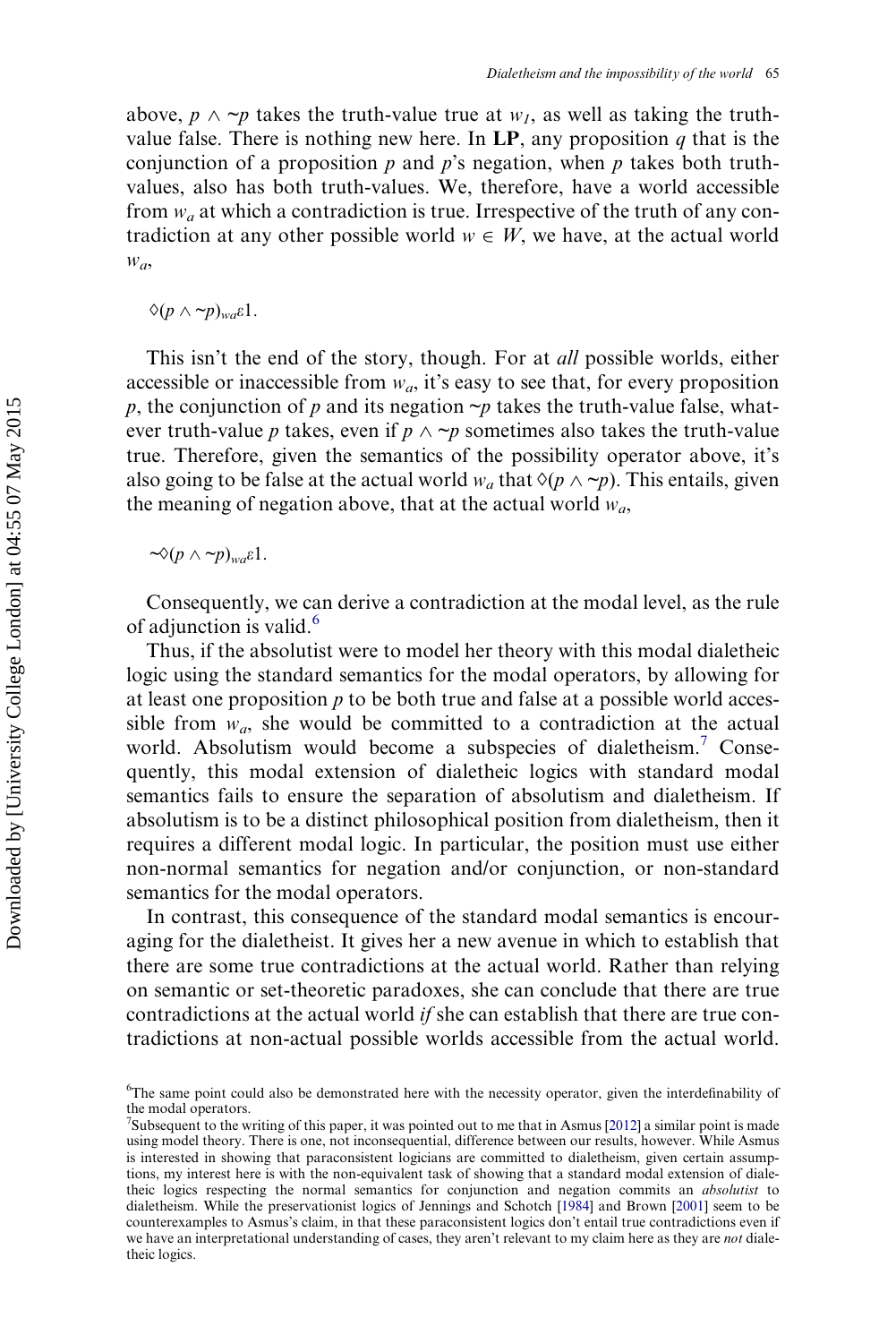She can potentially justify her claim that there are true contradictions by looking to the fruitful grounds of possibility. Unfortunately for the dialetheist, the second consequence of the semantics is far less encouraging.

## 4. Consequence Two: The Possibility of Impossibility

Interpreted naturally, a consequence of the modal extension of LP above is that the absolutist is committed to saying that it's impossible for contradictions to be true. By necessitation of the theorem  $\sim (p \land \sim p)$  we can derive  $\Box \sim (p \land \sim p)$ , and given the interdefinability of the necessity and possibility operators we can derive  $\sim (p \land \sim p)$ . Now, interpreted naturally, this formula reads as 'It's impossible for the conjunction of a proposition  $p$  and  $p$ 's negation to be true', or 'It's impossible for a contradiction to be true.' Given that an impossible world is a world w where propositions that cannot possibly be true *are true*, any world w at which a contradiction is true is going to be an impossible world, according to the modal semantics given above. In conjunction with the absolutist's hypothesis that there are possible worlds at which contradictions are true, this entails that the absolutist is committed to the proposition that at least some *impossible* worlds are *possible* worlds. Yet to admit that some impossible worlds are also possible worlds seems to strip impossibility of the theoretical role that the concept plays. If a world  $w$ 's being an impossible world doesn't preclude that it's also a possible world, then it's unclear what function the concept of impossibility serves. Consequently, by endorsing this modal dialetheic logic with standard modal semantics, the absolutist would be taking on the burden of explaining what theoretical role the concept of impossibility plays if it doesn't preclude possibility.[8](#page-7-0)

Additionally, by allowing possibility and impossibility to intersect, this modal dialetheic logic also entails the troubling consequence that absolutism cannot logically preclude the actual world being an impossible world. Imagine that the absolutist accepts the modal dialetheic logic above and then we find good reason to believe that *at the actual world* there is a true contradiction, which isn't precluded by the absolutist's theory. This would commit the absolutist to the thesis that the actual world, as well as being a possible world, is an impossible world, given that a contradiction would be true at it. This is somewhat perplexing. After all, an impossible world is one that couldn't be realized, whereas the actual world is. Whatever the actual world is, it doesn't seem to be an impossible world. However, by using the standard modal semantics above, and not precluding the truth of contradictions at the actual world, the absolutist would fail to preclude the impossibility of the actual world, again placing a considerable burden on her theory. Thus, by using this modal dialetheic logic, the absolutist would take on the burden of

<span id="page-7-0"></span><sup>&</sup>lt;sup>8</sup>As this unsavoury consequence of the standard modal semantics depends upon the notion of impossible worlds, any argument based upon this consequence must resist any concerns over the coherence of impossible worlds, such as found in Lewis [[1986\]](#page-16-15). Although any suitable response to these concerns is far beyond the scope of this paper, the theoretical usefulness of impossible worlds, as argued for by Nolan [[1997\]](#page-16-16), suggests that we may well be able to speak coherently about them. Many thanks to an anonymous referee for pointing out this concern.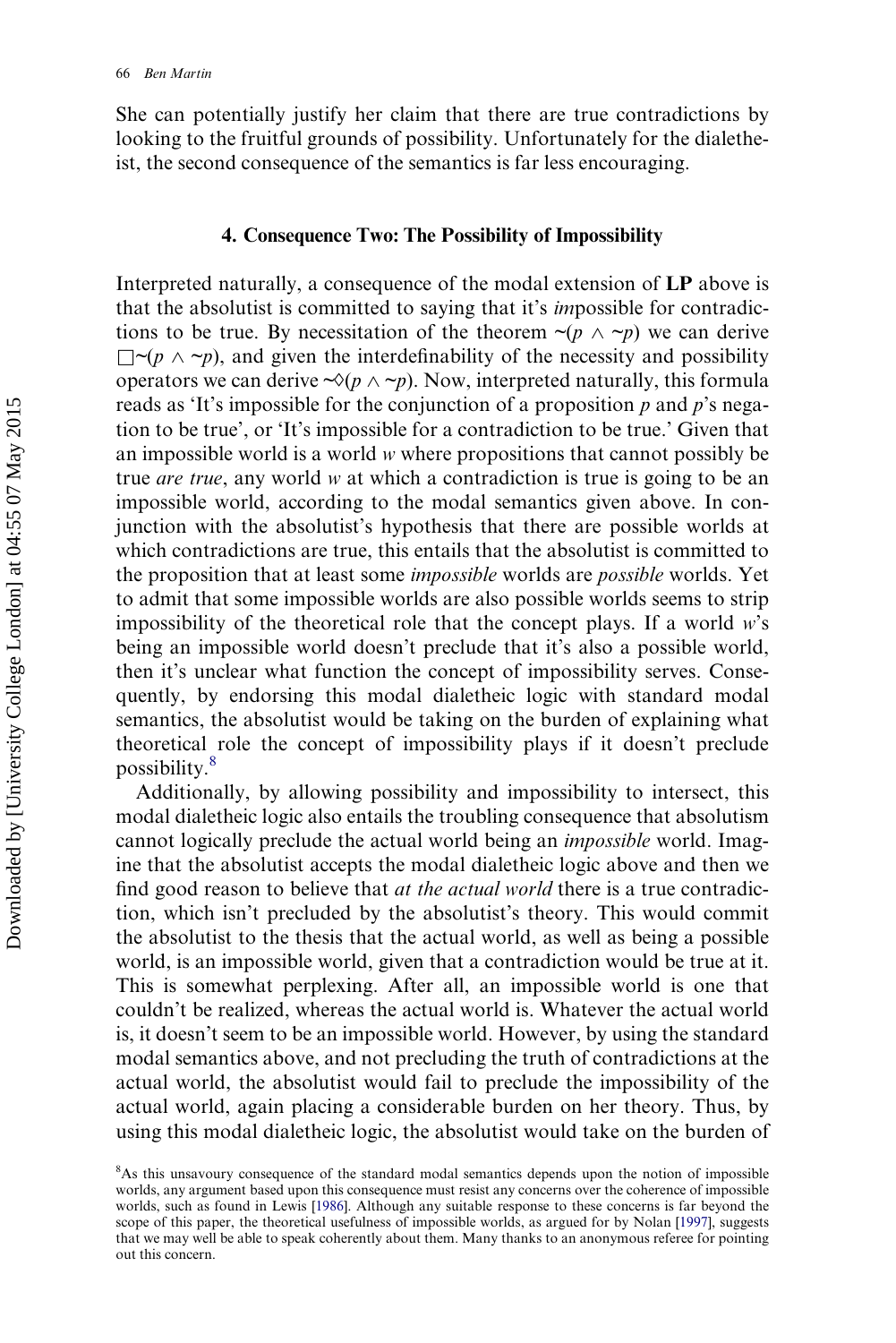providing an account of impossibility that made it plausible both for some possible worlds to be impossible worlds and for the concept of impossibility to fail to preclude the impossibility of the actual world.

This unsavoury consequence of the modal dialetheic logic above is equally, if not more, troublesome for the dialetheist. The dialetheist, like all of us, needs to be able to model modal claims, and given that she allows for true contradictions at the actual world, she needs to allow for true contradictions at possible worlds. The most obvious way of her achieving this, however, is by providing a modal dialetheic logic with the standard modal semantics. Yet a consequence of this logic is that all worlds at which contradictions are true are impossible worlds. Given that the dialetheist endorses the truth of some contradictions at the actual world, the logic subsequently commits her to the actual world being an impossible world. This, again, seems to put strain on the whole notion of an impossible world. Consequently, by using the modal dialetheic logic with standard modal semantics above, dialetheism would also take on the burden of providing a plausible definition of impossibility that can accommodate the impossibility of the actual world.

Nothing that has been said here precludes the possibility of the absolutist or dialetheist providing just such a plausible definition of impossibility that accommodates the impossibility of some possible worlds, which includes the actual world in the dialetheist's case. <sup>[9](#page-8-0)</sup> After all, once we admit that contradictions can be true many wonderful things become possible. However, we can say with some confidence both that the dialetheist has shown no sign so far of being willing to accept that the actual world is an impossible world,  $10$ and that it isn't obvious that the definitions of impossible worlds and situations that prominent dialetheists use can plausibly accommodate the impossibility of the actual world. For example, Priest [[2014:](#page-16-0) xxiii] defines an impossible world as 'one where the laws of logic are different from those of the actual world', while Beall defines impossible situations as situations that can 'never be actualized' and 'never [be] part of any possible world' [Beall and Restall [2001](#page-16-17): sec. 4]. Now, given that both Priest and Beall are dialetheists, it's an option for either to accept the respective contradictions that would arise from their definitions of impossible worlds or situations if they admitted that the actual world was both a possible and impossible world.<sup>[11](#page-8-2)</sup> While Priest could accept that the logical laws of the actual world are both identical and non-identical to themselves, Beall could propose that impossible worlds can be both actualized and not actualized. However, dialetheists don't wish to accept the truth of just any contradiction. As with all propositions, they only wish to endorse those contradictions that we have good reason to believe are true. Therefore, if the dialetheist wants to endorse either of these contradictions, we are owed an explanation for both why we have

<span id="page-8-1"></span>

<span id="page-8-0"></span><sup>9</sup> Many thanks to an anonymous referee for pressing me on this point. 10Priest makes it clear in an added footnote in Lewis [[2004\]](#page-16-18) that he doesn't want to say that true contradictions at the actual world entail that the actual world is an impossible world.

<span id="page-8-2"></span><sup>&</sup>lt;sup>11</sup>Beall's definition of impossible *situations* only entails a contradiction in conjunction with the impossibility of the actual world if we assume that impossible *worlds* contain impossible *situations*, so that if an impossible situation can never be actualized then neither can an impossible world. However, this seems a reasonable assumption to make for the sake of our discussion.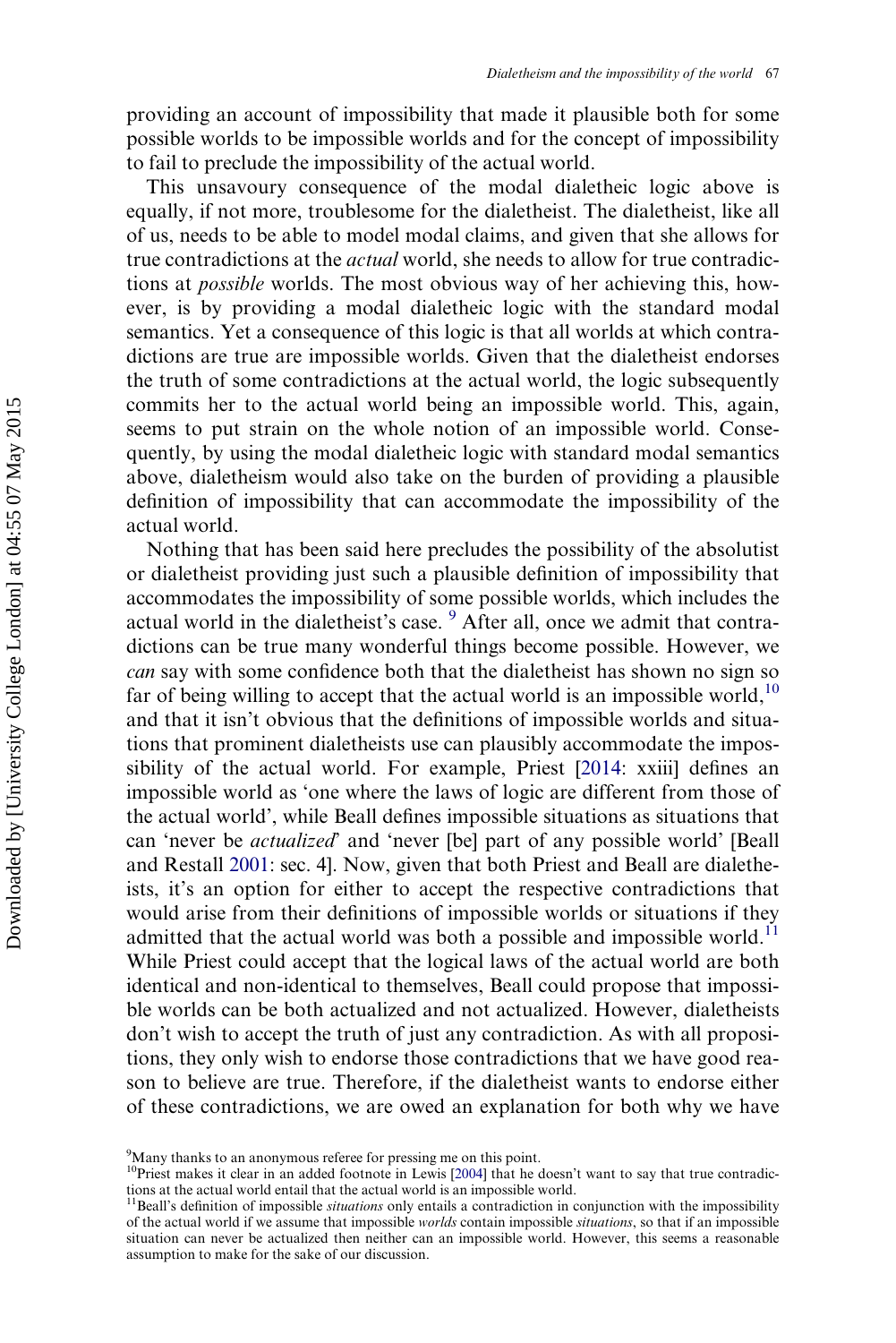good reason to believe they are true and why they are theoretically unproblematic for the concept of impossibility. At present, not enough has been said in the literature on the repercussions of dialetheism for our common understanding of impossibility and impossible worlds.

The absolutist and dialetheist have the choice, therefore, of either (a) or (b):

- (a) endorsing a modal dialetheic logic that both respects the normal semantics for negation and conjunction and uses standard modal semantics, such as the logic given above, whilst taking on the burden of accommodating worlds that are both possible and impossible and, in the dialetheist's case, the impossibility of the actual world;
- (b) avoiding these consequences by endorsing a different modal dialetheic logic, which requires using either non-normal semantics for negation and/or conjunction or non-standard semantics for the modal operators.

Consequently, to avoid either of the unsavoury consequences we have considered, an alternative modal dialetheic logic is required. If no suitable alternative logic can be found then, firstly, absolutism will be condemned to the status of being a sub-species of dialetheism. Secondly, the absolutist will be required to offer an explanation of how we can make sense of the impossibility of some possible worlds, and the dialetheist will be committed to the actual world being an impossible world. Thus, if there are no available logics that avoid either of these unsavoury consequences, then both absolutism and dialetheism face substantial philosophical challenges.

# 5. Possible Solution to the Problem

If the absolutist is going to block both the occurrence of true contradictions at the actual world and the possibility of impossible worlds, then she will need to invalidate the interdefinability rules for the modal operators. While, through necessitation,  $\Box \sim (p \land \sim p)$  must be a theorem of the absolutist's logic, given the normal semantics for conjunction and negation, and she must be able to derive  $\Diamond(p \land \neg p)$  to allow for true contradictions at possible worlds, these commitments cause problems when conjoined with the interdefinability of the modal operators. As the absolutist cannot sanction the rejection of either commitment, the interdefinability of the modal operators must be invalidated somehow. While the occurrence of true contradictions at the actual world is caused by both interdefinability rules,

 $\Diamond A = \neg \Box \neg A$  $\Box \sim A = \sim \Diamond A$ ,

the second consequence of the standard modal semantics above, that some impossible worlds are possible worlds, is a consequence of the second interdefinability rule. Thus, the absolutist can avoid both of the unsavoury consequences by invalidating the interdefinability rules for the modal operators.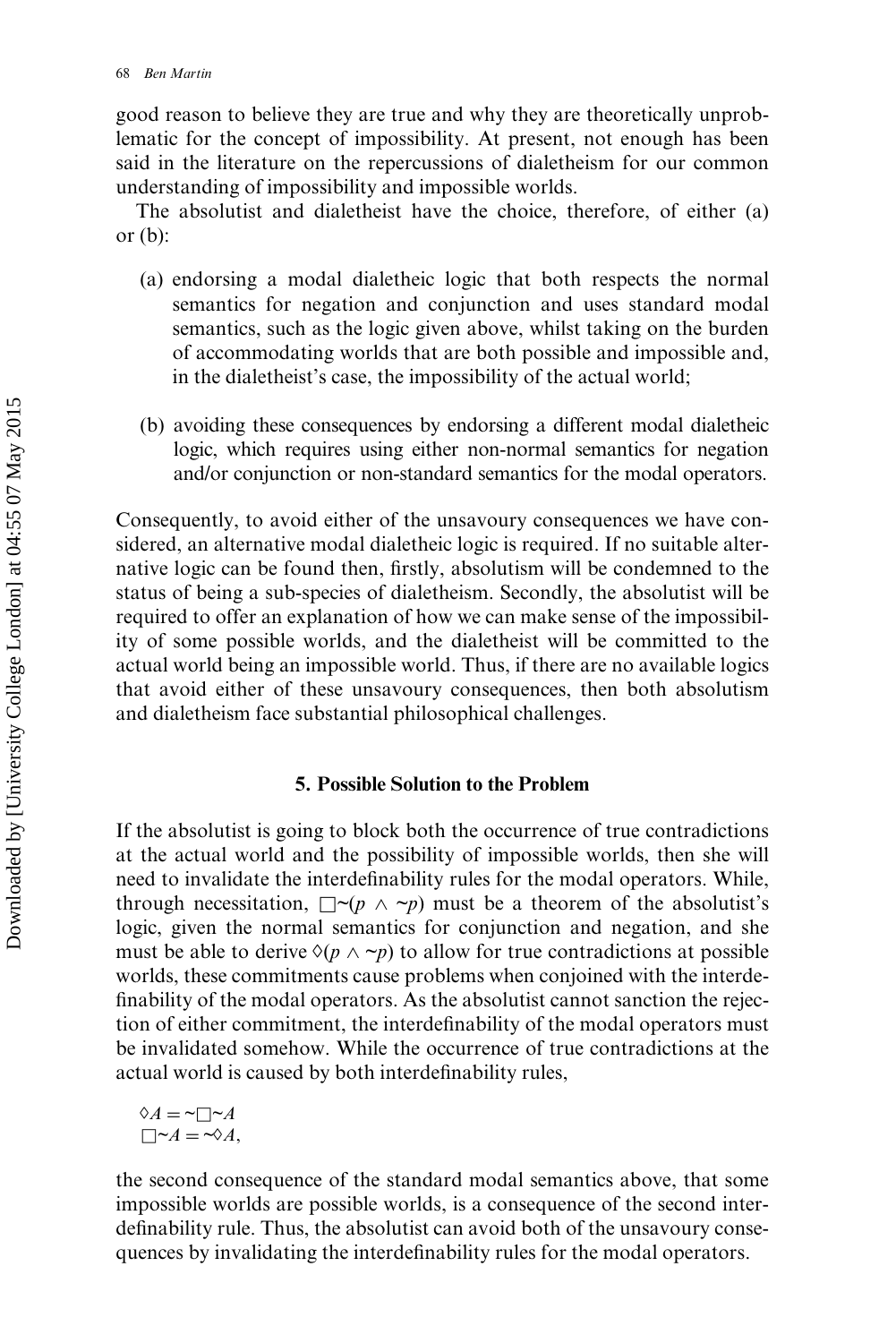However, given that the absolutist is committed to both allowing for true contradictions and, under the present proposal, respecting the normal semantics for negation and conjunction, she cannot invalidate the interdefinability rules for the modal operators by just any means. Firstly, if negation is to keep its truth-reversing properties, as dictated by its normal semantics, then the only way to block the occurrence of contradictions involving modal formulae, and consequently the intersection of possibility and impossibility, is to ensure that modal formulae never take both truth-values. Consequently, the absolutist must invalidate the interdefinability rules for the modal operators whilst ensuring that modal formulae only take one truthvalue. Secondly, given that the absolutist must still allow for true contradictions by ensuring that non-modal formulae can be assigned both truth-values, it's clear that she must ensure that modal formulae cannot be assigned both truth-values by altering the semantics for the modal operators, rather than by precluding tout court the possibility of formulae being assigned both truth-values.

To see how the absolutist could alter her modal semantics to preclude the possibility of modal formulae being assigned both truth-values, whilst allowing non-modal propositions to be both true and false, we can look to how one could intuitively avoid the intersection of possibility and impossibility whilst assuming a dialetheic propositional logic. Given the normal semantics of negation, formulae of the form  $\sim \lambda A$  take the truth-value true at a world w if and only if  $\Diamond A$  is false at w. Consequently, given standard modal semantics,  $\neg 4$  is true at w in virtue of A being false at all worlds accessible from w, which means that  $A$  is impossible at w in virtue of being false at the worlds accessible from w. Given a dialetheic propositional logic in which propositional parameters can be assigned both truth-values, however, these modal semantics don't preclude both  $\Diamond A$  and  $\neg \Diamond A$  being true at w, as A may take both truth-values at some accessible world. Thus, to ensure that  $\Diamond A$  and  $\neg \Diamond A$ cannot both be true at a world w in such a logic, one needs to provide the conditions under which  $\Diamond A$  is false at a world, and thus the conditions under which  $\sim 4$  is true, not in terms of the *falsity* of A at accessible worlds, which doesn't preclude A's truth at these worlds, but in terms of another property, such as A's *failing to be true* at these accessible worlds. By providing the truth conditions of the modal operators in terms of a proposition's being true at the relevant accessible worlds, and the falsity conditions in terms of a proposition's failing to be true at the relevant accessible worlds, these semantics would ensure that modal formulae couldn't take both truth-values, provided we could successfully preclude the possibility of a proposition both being true and *failing to be true*. If realized, these semantics would allow for the absolutist to retain the standard conditions under which  $\vec{A}$  is possible at a world w, whilst ensuring the mutual exclusivity of possibility and impossibility by changing the conditions under which  $\vec{A}$  is *impossible* at  $w$  (and similarly for necessity).

To successfully preclude the possibility of modal formulae being assigned both truth-values, this solution requires the absolutist to possess the logical apparatus necessary to ensure that the truth-value true isn't a member of the truth-values that a proposition-world pair takes. This we will achieve by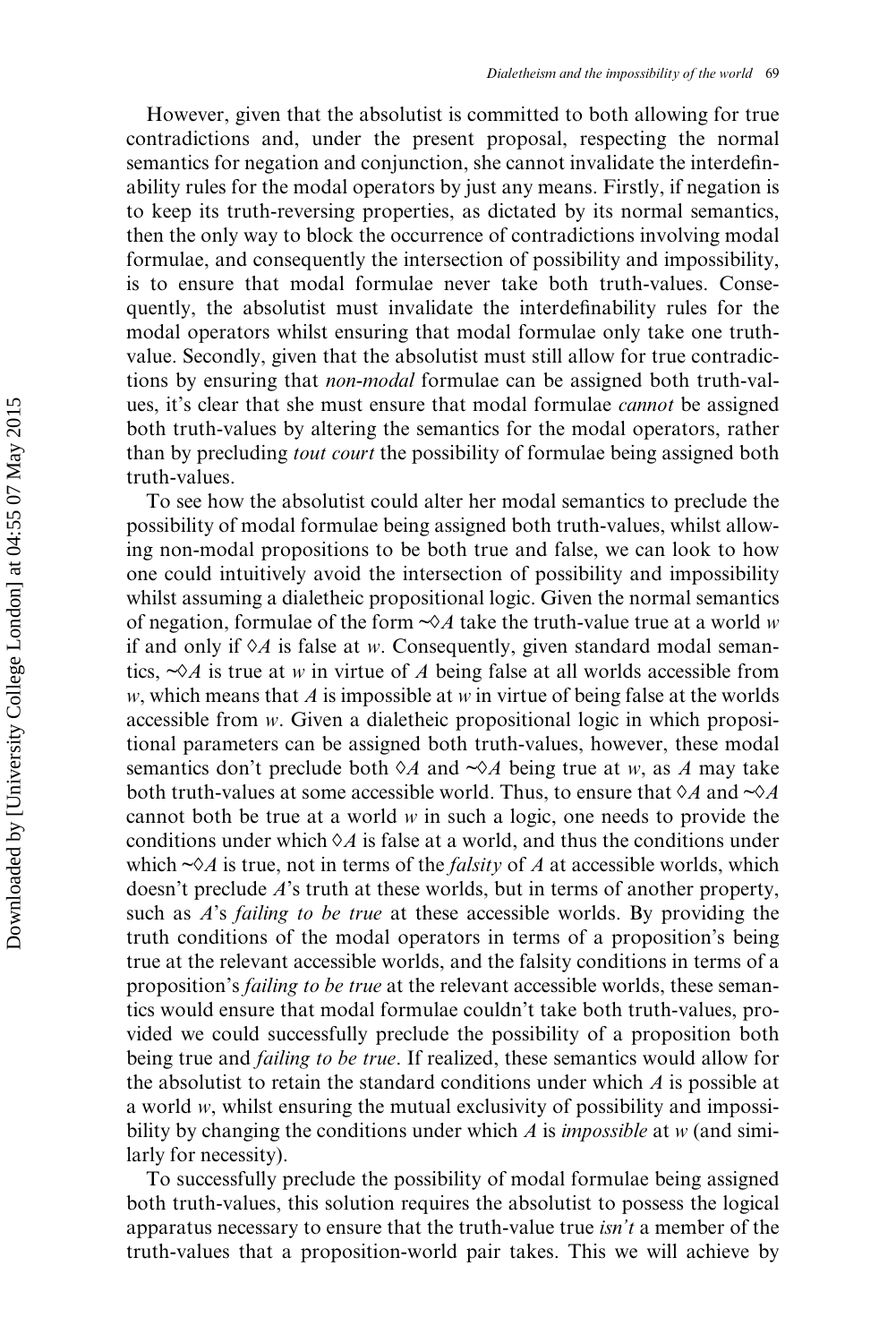proposing a new modal logic that posits two primitive valuation relations, rather than one.

Our new logic AV is a quintuple,  $\langle W, w_a, R, \varepsilon^+, \varepsilon^- \rangle$ . Only the final element differs from our previous logic, with ' $\varepsilon^+$ ' symbolizing the valuation relation for the logic, just as ' $\varepsilon$ ' did before. This new element,  $\varepsilon^-$ , rather than symbolizing the *valuation* relation for the logic, symbolizes the logic's *anti*valuation relation. Although the idea of having two valuation relations in a logic may seem bizarre, it's worth persevering with as its results are fruitful for both the absolutist and dialetheist. There is an obvious analogy at work here between the valuation and anti-valuation relations and the extension and anti-extension of a predicate. Thus, a proposition-world pair  $p_w$  will have both a *valuation* set and an *anti-valuation* set. The *valuation* set of  $p_w$ will be dictated by the truth-values to which  $p_w$  has the relation  $\varepsilon^+$ , and the *anti-valuation* set of  $p_w$  will be dictated by the truth-values to which  $p_w$  has the relation  $\varepsilon^-$ . We will presently discuss some of the properties that the two valuation relations possess. With regards to the accessibility relation  $R$ , again we don't want to make too many assumptions about the accessibility relation which would best suit the absolutist and dialetheist. All we require for our purposes here are the weak requirements that the relation is reflexive and that the distinguished world  $w_a$  has some non-distinguished possible worlds accessible from it.

As before, valuations are relations from proposition-world pairs to the set of truth-values {1, 0}, and our anti-valuations here are similarly relations from proposition-world pairs to the set of truth-values  $\{1, 0\}$ . Now, for the semantics to deliver the results we require, we must make two assumptions about the valuation and anti-valuation sets for each proposition-world pair. Firstly, we need to assume that the valuation and anti-valuation sets partition the set of truth-values {true, false} for each proposition-world pair. Thus, for any proposition-world  $p_w$  and truth-value t:

Either  $p_w \varepsilon^+ t$  or  $p_w \varepsilon^- t$ , and it's not the case that both  $p_w \varepsilon^+ t$  and  $p_w \varepsilon^- t$ .

These conditions ensure that for every proposition-world pair  $p_w$ , each truth-value t is a member of  $p_w$ 's valuation or anti-valuation set, but not both.<sup>[12](#page-11-0)</sup> The second assumption, to ensure that the semantics for the logic aren't gappy, is that the valuation set for every proposition-world pair  $p_w$ must be non-empty. These assumptions ensure that although a propositionworld pair  $p_w$  can have the valuation relation to both true and false,  $p_w$  can only have the anti-valuation relation to either true or false.

Given these restrictions on the anti-valuation relation, it seems reasonable to consider the relation to be communicating which truth-values are not members of the valuation set of a proposition-world pair  $p_w$ . Thus, the antivaluation set of a proposition-world pair  $p_w$  is hypothesized, at least, to be able to communicate when  $p_w$  is *un*true  $(p_w \varepsilon^+ 0$  and  $p_w \varepsilon^- 1)$  and *unfalse*  $(p_w \varepsilon^+ 1)$ 

<span id="page-11-0"></span><sup>&</sup>lt;sup>12</sup>One might rightly wonder whether we can simply stipulate that a truth-value t cannot be a member of both the valuation and anti-valuation set of a proposition-world pair  $p_w$ . After all, the possibility of such stipulated mutual exclusivity failing is one of the lessons learnt from dialetheism. We will consider this possibility later.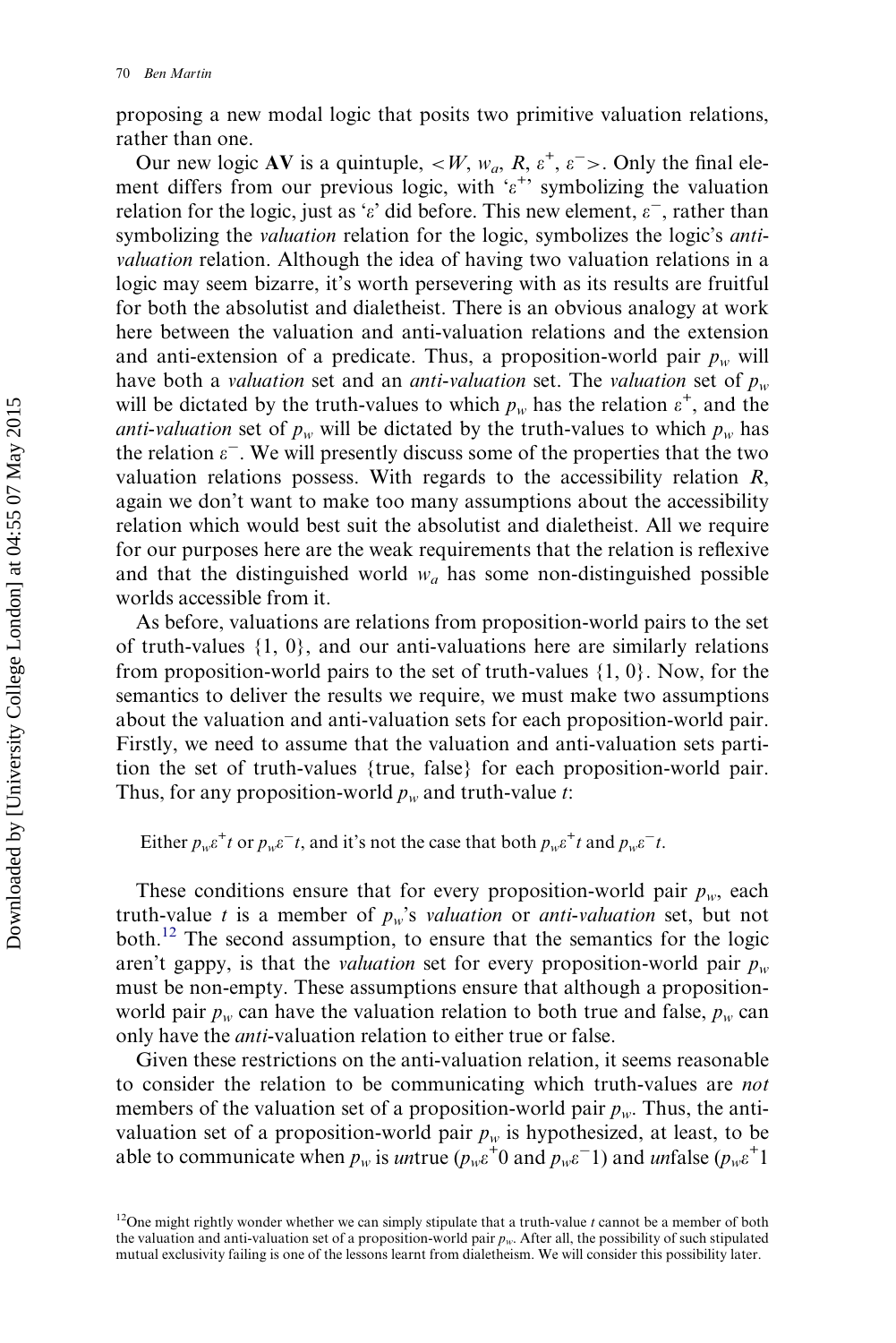and  $p_w \varepsilon^{-0}$ ), as well as both true and false  $(p_w \varepsilon^+ \{1,0\}$  and  $p_w \varepsilon^{-1}$ ). This makes the anti-valuation relation similar to the classical negation used when claiming that a proposition  $p$  is 'not true' or 'not false', with the intention of precluding  $p$ 's falsity and truth, respectively. Priest [\[1990](#page-16-19), [2007:](#page-16-20) 469-71] has argued that we cannot interpret these nots classically without begging the question against the dialetheist. AV makes this hypothesized mutual exclusivity of the relations explicit by stipulating that for no proposition-world pair  $p_w$  and truth-value t is it the case that both  $p_w \varepsilon^+ t$  and  $p_w \varepsilon^- t$ . Again, whether we can ensure such mutual exclusivity through stipulation is something we will discuss later. The hope for  $AV$  is that it can avoid accusations of begging the question against the dialetheist, as the dialetheist's endorsement of the logic is ultimately in her best interests.

Critically for the absolutist and dialetheist, AV's semantics allow for contradictions to be true at a world. We can see this by giving the dual truthconditions of the truth-functional connectives using both valuation relations:

 $(A \wedge B)_{w} \varepsilon^{+}1$  iff  $A_{w} \varepsilon^{+}1$  and  $B_{w} \varepsilon^{+}1$  $(A \wedge B)_{w} \varepsilon^{+} 0$  iff  $A_{w} \varepsilon^{+} 0$  or  $B_{w} \varepsilon^{+} 0$  $(A \wedge B)_{w} \varepsilon^{-1}$  iff  $A_{w} \varepsilon^{-1}$  or  $B_{w} \varepsilon^{-1}$  $(A \wedge B)_{w} \varepsilon^{-}0$  iff  $A_{w} \varepsilon^{-}0$  and  $B_{w} \varepsilon^{-}0$  $(A \vee B)_{w} \varepsilon^{+} 1$  iff  $A_{w} \varepsilon^{+} 1$  or  $B_{w} \varepsilon^{+} 1$  $(A \vee B)_{w} \varepsilon^{+} 0$  iff  $A_{w} \varepsilon^{+} 0$  and  $B_{w} \varepsilon^{+} 0$  $(A \vee B)_{w} \varepsilon^{-1}$  iff  $A_{w} \varepsilon^{-1}$  and  $B_{w} \varepsilon^{-1}$  $(A \vee B)_{w} \varepsilon^{-} 0$  iff  $A_{w} \varepsilon^{-} 0$  or  $B_{w} \varepsilon^{-} 0$  $(\sim A)_{w} \varepsilon^{+} 1$  iff  $A_{w} \varepsilon^{+} 0$  $(\sim A)_{w} \varepsilon^{+} 0$  iff  $A_{w} \varepsilon^{+} 1$  $(\sim A)_{w} \varepsilon^{-1}$  iff  $A_{w} \varepsilon^{-0}$  $(\sim A)_{w} \varepsilon^{-} 0$  iff  $A_{w} \varepsilon^{-} 1$ 

If a proposition-world pair  $p_w$  has the valuation relation to both truth and falsity,  $p_w \varepsilon^+ \{1,0\}$ , then both  $p_w \varepsilon^+ 1$  and  $\sim p_w \varepsilon^+ 1$ . Consequently, we have  $(p \wedge \neg p)_{w} \varepsilon^{\dagger} 1$ , which ensures that we can have true contradictions at a world, while retaining the intuitive consequence that all contradictions are false at every world,  $(p \wedge \neg p)_{w} \varepsilon^{+}0$ . AV therefore fulfils the suitability requirement for the absolutist and dialetheist of allowing contradictions to be assigned the truth-value true.

What we now need are semantics for the modal operators that invalidate the interdefinability rules. We can achieve this by giving the semantics for the modal operators exclusively in terms of truth:

 $(\Box A)_{w} \varepsilon^{+}1$  iff, for all  $w' \in W$  such that  $wRw', A_{w'}\varepsilon^{+}1$  $((\Box A)_w \varepsilon^+ 0$  iff, for some  $w' \in W$  such that  $wRw'$ ,  $A_{w'}\varepsilon^{-1}$  $(\Diamond A)_{w} \varepsilon^{+}1$  iff, for some  $w' \in W$  such that  $wRw'$ ,  $A_{w'}\varepsilon^{+}1$  $(\Diamond A)_{w} \varepsilon^{+} 0$  iff, for all  $w' \in W$  such that  $wRw'$ ,  $A_{w'} \varepsilon^{-} 1$ 

We don't require the dual anti-valuation conditions for the modal operators, as they are redundant for our purposes. This is ensured by AV's not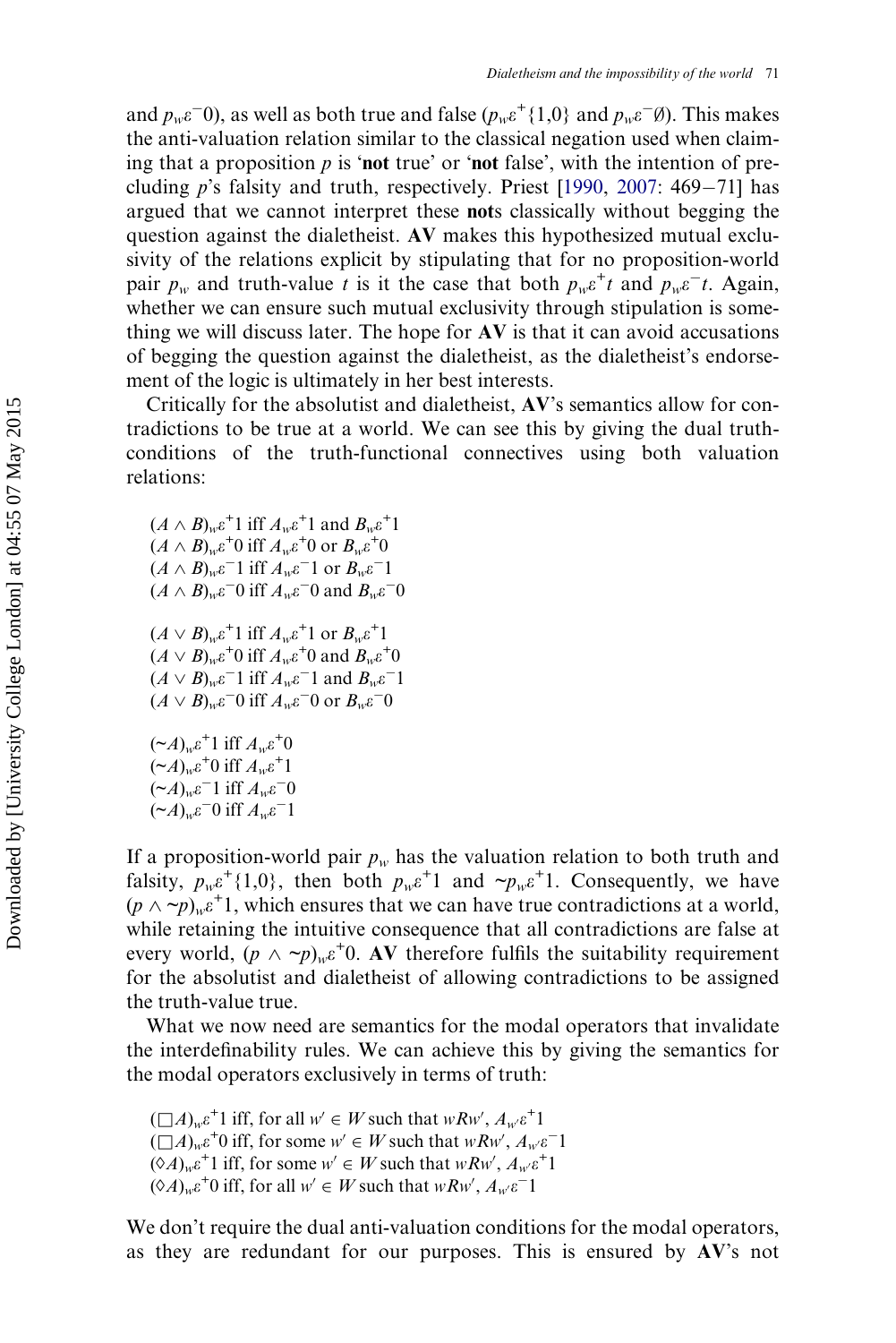permitting a truth-value  $t$  to be a member of both the valuation and anti-valuation sets of a proposition-world pair  $p_w$ .

Whether modal formulae have the valuation true or false is dependent only on whether the formulae in question have the valuation or anti-valuation relation to true at the relevant possible worlds. Under the assumption that for no world-proposition pair  $p_w$  and truth-value t is it the case that both  $p_w \varepsilon^+ t$  and  $p_w \varepsilon^- t$ , the truth and falsity of modal propositions become mutually exclusive, invalidating the interdefinability rules for the modal operators and, consequently, blocking the occurrence modal contradictions.

While the formula  $\Diamond (p \land \neg p)$  takes the valuation *true* at the actual world w<sub>a</sub> in some interpretations, as the absolutist allows for a possible world  $w'$ accessible from  $w_a$  such that  $(p \wedge \neg p)_{w'} \varepsilon^+ 1$ , the formula  $\neg \Box \neg (p \wedge \neg p)$  only takes the valuation *false* at  $w_a$  in every interpretation, as  $\Box \sim (p \land \sim p)_{wa} \varepsilon^+ 1$ but *not*  $\Box \sim (p \land \sim p)_{wa} \varepsilon^+ 0$ . Given that, for every possible world w accessible from  $w_a$ ,  $\sim (p \land \sim p)_w \varepsilon^+ 1$ , the occurrence of a possible world w' accessible from  $w_a$  such that  $\sim (p \wedge \sim p)_{w'} \varepsilon^{-1}$  is precluded. Therefore, given AV's semantics for the necessity operator and negation, we don't have  $\Box \sim (p \land \sim p)_{wa} \varepsilon^+ 0$ , or consequently  $\sim \Box \sim (p \land \sim p)_{wa}e^{\dagger}1$ , in any interpretation that  $\Diamond (p \land \neg p)_{wa} \varepsilon^+ 1$ . The interdefinability of  $\Diamond A$  and  $\neg \Box \neg A$  fails.

Similarly, while  $\Box \sim (p \land \sim p)$  has the valuation *true* at w<sub>a</sub> in every interpretation, for at every world w accessible from  $w_a \sim (p \land \sim p)_w \varepsilon^+ 1$ ,  $\sim \sim (p \land \sim p)$ only has the valuation *false* at the actual world  $w_a$  in some interpretations. Given that  $\Diamond (p \land \neg p)_{wq} \varepsilon^{+}1$  in some interpretations, for the reasons already given, the occurrence of  $\sim (p \wedge \neg p)_{wa} \varepsilon^+ 1$  is precluded in those interpretations as this would require both  $\Diamond (p \land \neg p)_{wa}e^{\dagger}1$  and  $\Diamond (p \land \neg p)_{wa}e^{\dagger}0$ , which subsequently requires there to be a world w' accessible from  $w_a$  at which both  $(p \wedge \neg p)_{w}e^{\perp}1$  and  $(p \wedge \neg p)_{w}e^{\perp}1$ , which is precluded by AV's semantics. Therefore, there are interpretations of AV in which we don't have both  $\Box \sim (p \land \sim p)_{wa} \varepsilon^{\dagger}$  and  $\sim \sim (p \land \sim p)_{wa} \varepsilon^{\dagger}$  1. The interdefinability of  $\Box \sim A$  and  $\sim$  A fails.

As we have stipulated that a truth-value  $t$  cannot be a member of both a proposition-world pair  $p_w$ 's valuation and anti-valuation sets, we can easily show that there's no interpretation in which either  $(\Box A \land \sim \Box A)_{w} \varepsilon^{+}1$  or  $(\Diamond A \land \neg \Diamond A)_{w} \varepsilon^{+}1$ , for any formula A and world w. Given the truth-conditions of conjunction and negation above, for the modal contradictions to have the valuation true would require that  $(\Box A)_{w} \varepsilon^{+} \{1,0\}$  and  $(\Diamond A)_{w} \varepsilon^{+} \{1,0\}$ , respectively. However, for either to occur in an interpretation would require that A contained the truth-value true in both its valuation and anti-valuation sets at some world w' accessible from w. Given that both  $A_w e^{\pm 1}$  and  $A_w e^{-1}$  can't occur together in an interpretation in AV, no contradictions constituted by modal formulae have the *valuation* true in AV. That there is no interpretation in which  $(\Diamond A \land \neg \Diamond A)_{w} \varepsilon^{\dagger}1$  is also enough to demonstrate that there's no world w that is both a possible and impossible world. Possibility and impossibility cannot intersect in AV. So, if for some contradiction  $C$  we have  $C_{wa} \epsilon^{+1}$ , as the dialetheist theorizes, we are *not* then committed to the actual world being an impossible world, as AV's semantics don't permit  $\sim O_{w a} \varepsilon^+ 1$ , given that  $\sqrt[\infty]{C_{w a} \epsilon^{-1}}$  is ensured by R's reflexivity. Accordingly, given AV's consequence relation,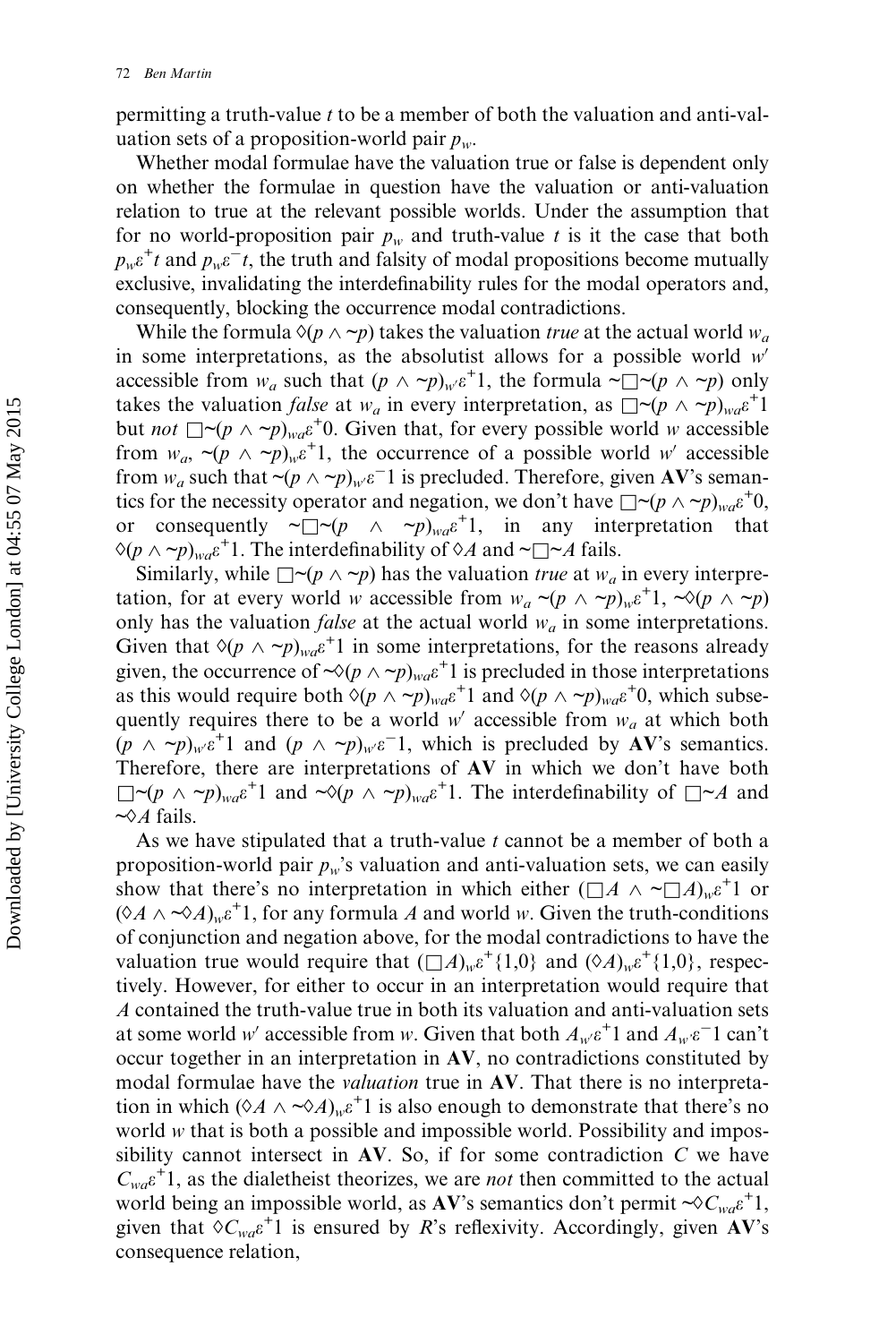$\sum \models_{AV} B$  iff for all interpretations  $\lt W$ ,  $w_a$ ,  $R$ ,  $\varepsilon^+$ ,  $\varepsilon^-$  and all  $w \in W$ , if  $A\varepsilon^+$ 1 for all  $A \in \Sigma$ , then  $B\epsilon^+1$ ,

propositions of the form  $\sim (A \wedge \sim A)_{w}$  aren't logical truths in AV, as in some interpretations there's a possible world w' such that  $\mathcal{O}(p \wedge \neg p)_{w' \varepsilon}$ <sup>+1.[13](#page-14-0)</sup>

AV delivers an intuitive semantics for the modal operators whilst ensuring that both of the interdefinability rules are invalidated. Consequently, both of the unsavoury consequences of the modal dialetheic logic with standard modal semantics we considered can be avoided. AV delivers everything we need from it, on the assumption, at least, that for no truth-value  $t$  and proposition-world pair  $p_w$  is there a permitted interpretation in which both  $p_w \varepsilon^{\dagger} t$ and  $p_w \varepsilon^- t$ . It is to this stipulated partitioning of the set of truth-values that we now move, along with the dilemma it poses for the dialetheist.

### 6. Stipulating Exclusivity and a Dilemma for the Dialetheist

The exclusivity of truth and falsity for modal formulae, and thus modal propositions, is ensured only by the hypothesized mutual exclusivity of the valuation and anti-valuation relations  $\varepsilon^+$  and  $\varepsilon^-$  for every proposition-world pair  $p_w$  and truth-value t. If this mutual exclusivity breaks down then so does the mutual exclusivity of truth and falsity for modal formulae, and the same problems reappear for absolutism. Thus, we need assurances that the absolutist can guarantee that  $p_w \varepsilon^+ t$  and  $p_w \varepsilon^- t$  cannot occur together in an interpretation for any proposition-world pair  $p_w$  and true-value t. Yet we know that simply stipulating mutual exclusivity isn't enough. Just as self-referential sentences threaten the mutual exclusivity of truth and falsity although the classical logician stipulates their mutual exclusivity, so self-referential sentences can threaten the mutual exclusivity of  $p_w \varepsilon^+ t$  and  $p_w \varepsilon^- t$ . Consequently, if the absolutist is going to make AV's semantics viable, and ensure that her position doesn't have the previously mentioned unsavoury consequences, she faces the same challenge that the classical logician does to give a non-dialetheic response to certain self-referential sentences. If the absolutist wishes to stop her position from dissolving into dialetheism, however, this is hardly a new obligation. Allowing for true contradictions at non-actual possible worlds, whilst demurring on the question of true contradictions at the actual world, already required her to avoid a dialetheic solution to the self-referential paradoxes. If the mutual exclusivity stipulated by AV requires something more of the absolutist who doesn't want to endorse dialetheism, it's simply that she must double her efforts to give non-dialetheic solutions to the self-referential paradoxes. Otherwise, absolutism is destined to be a sub-species of dialetheism.

The predicament for the dialetheist with regard to AV is far more interesting. The dialetheist herself requires the semantics of AV if she's to block the

<span id="page-14-0"></span> $13$ AV possesses further interesting properties whose details are beyond the scope of this paper. These include AV's validation of two forms of modal explosion,  $\{\Box A \land \neg \Box A\} \models_{AV} B$  and  $\{\Diamond A \land \neg \Diamond A\} \models_{AV} B$ , and the potential inclusion of a consistency operator in AV that allows for the recapture of classical validity (as in da Costa's [[1974\]](#page-16-12) C-Systems).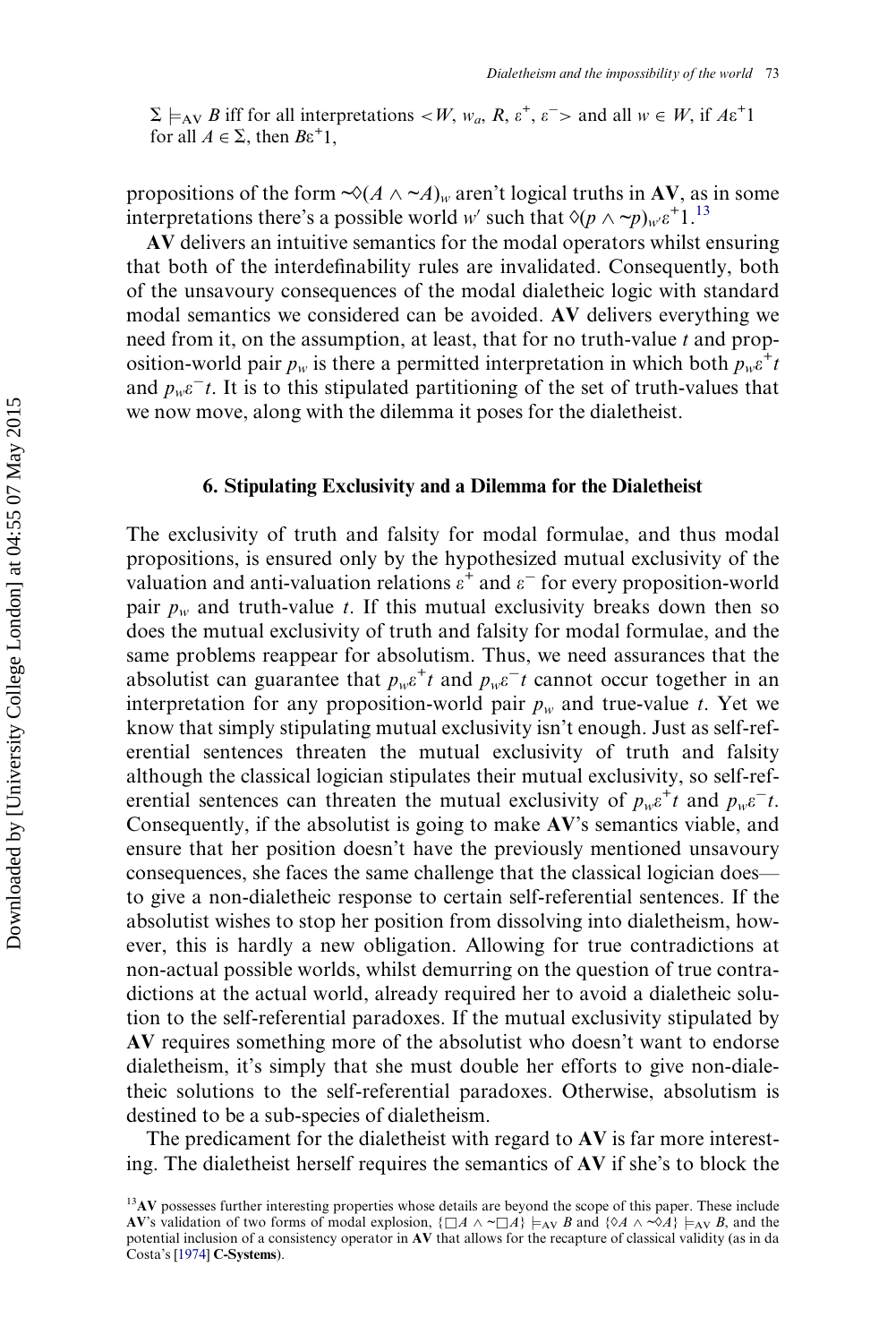unsavoury consequence that the actual world is an impossible world. For AV to achieve this, however, the dialetheist must maintain the mutual exclusivity of  $p_w \varepsilon^+ t$  and  $p_w \varepsilon^- t$  for every proposition-world pair  $p_w$  and true-value t. Yet the dialetheist is famously uneasy with such stipulated mutual exclusivity, due to our ability in natural languages to form troublesome self-referential sentences such as  $(\lambda)$ :

(λ)  $\lambda$  has the anti-valuation true [ $\lambda \varepsilon^{-1}$ ].

As with other self-referential sentences, the dialetheist would like to say that (λ) both has and doesn't have the anti-valuation true, entailing that both  $\lambda_w \varepsilon^{\dagger}$  and  $\lambda_w \varepsilon^{-1}$ , contrary to the stipulation of AV. This desire to give a dialetheic solution to  $(\lambda)$  poses a dilemma for the dialetheist.

The dialetheist, if she's to avoid taking on a substantial theoretical burden, needs to guarantee that her theory doesn't entail that the actual world is an impossible world. This requires, under the present proposal of AV, ensuring the mutual exclusivity of  $p_w \varepsilon^+ t$  and  $p_w \varepsilon^- t$  for all proposition-world pairs  $p_w$  and truth-values t. Yet the only way in which the dialetheist can maintain this mutual exclusivity is by giving a non-dialetheic solution to  $(\lambda)$ above. Therefore, unless a new modal semantics can be introduced that removes this dilemma, the dialetheist must choose between endorsing the claim that the actual world is an impossible world or admitting that there is at least one self-referential sentence that cannot be given a dialetheic response, putting at risk the comprehensiveness of her own research programme.[14](#page-15-0)

## 7. Conclusion

In AV we have found a modal dialetheic logic that possesses the properties necessary to model absolutism as a philosophical position distinct from dialetheism while respecting the normal semantics for negation and conjunction. However, to ensure AV's viability for her purposes the absolutist must still meet the challenge of self-referential sentences such as  $(\lambda)$  that threaten the mutual exclusivity of the valuation relations. There is nothing we can do within  $AV$  to preclude conclusively the relations' non-exclusivity; this is something that dialetheism has taught us. If the absolutist is to prevent absolutism from dissolving into dialetheism, she must argue for the valuation relations' mutual exclusivity by dealing head on with self-referential sentences such as  $(\lambda)$ . Fortunately for the absolutist, unless the dialetheist has any other modal dialetheic logics available to her that don't entail the impossibility of the actual world, the dialetheist herself has good reason not to dispute the stipulated mutual exclusivity of  $p_w \varepsilon^+ t$  and  $p_w \varepsilon^- t$ . After all, for the dialetheist, it is a choice between accepting AV's semantics and taking on the

<span id="page-15-0"></span><sup>&</sup>lt;sup>14</sup>This paper leaves open the possibility of there being other modal dialetheic logics that avoid the consequence that the actual world is an impossible world *without* compromising the comprehensiveness of the dialetheist's research programme. If the dialetheist wants to avoid this dilemma, however, then the onus is on her to find such a logic.